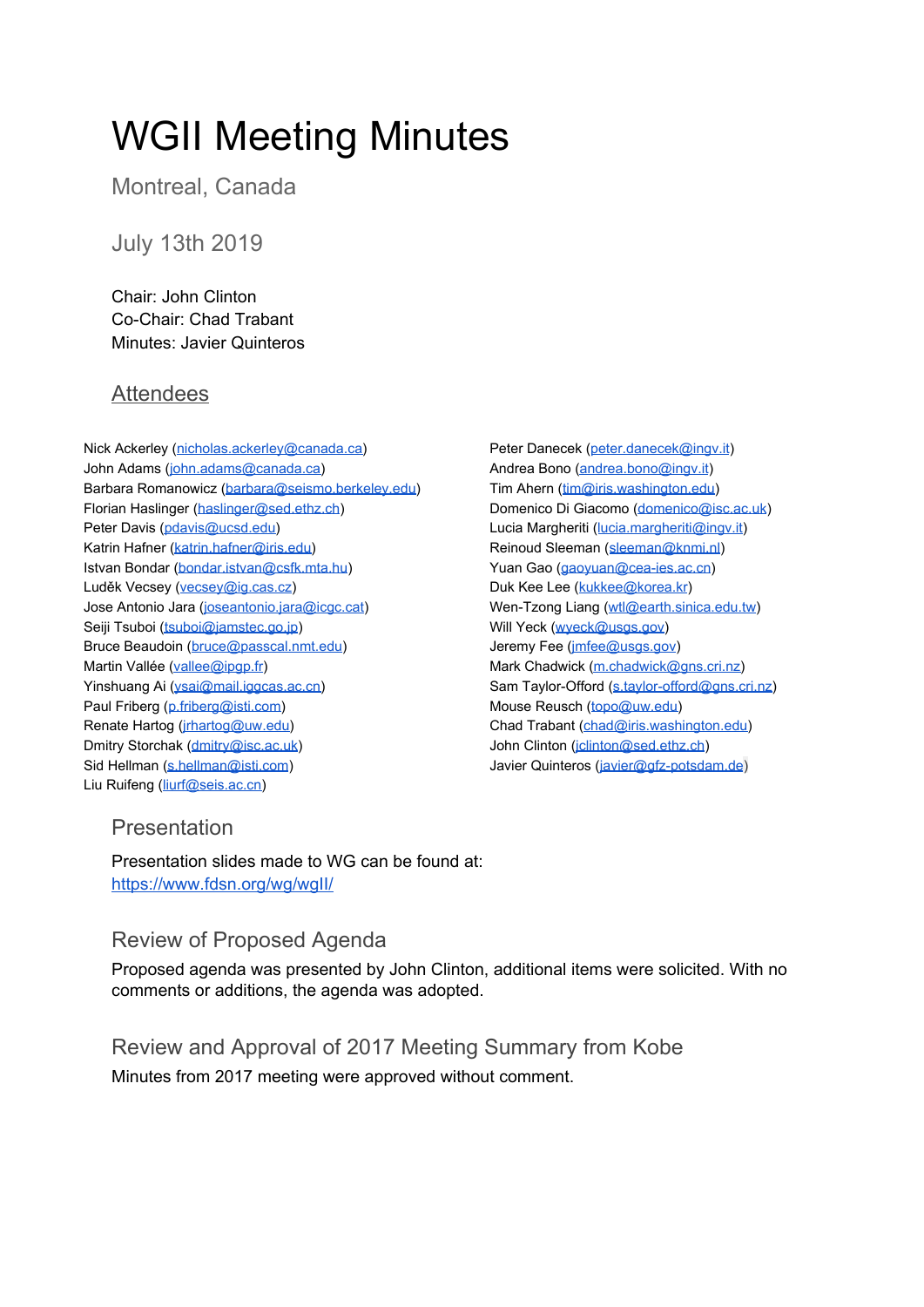## Important Announcement on WG Chair and vice-Chair roles

Clinton presented a summary of the WG Chair and vice-Chair positions. Clinton is stepping down and Chad Trabant has accepted a nomination for Chair of WG III. To fill these positions, Javier Quinteros (GEOFON) has accepted the nomination of WG Chair and Rob Casey (IRIS DMC) has accepted the nomination of vice-Chair.

#### Status of 2017 Action Items

Clinton reviewed the action items from the last meeting. All are considered completed and no comments were offered.

# Review of Next Generation Format (NGF) efforts

Clinton reviewed the timeline and activities completed by the WG, notably the completed process of identifying requirements for the Next Generation Format, aka miniSEED3. It was also reiterated that the WG had unanimously decided that miniSEED2 would *not* be deprecated but remain as choice for anyone that wishes to use it. Furthermore, no candidate format implementations have yet been submitted to the WG for consideration.

Trabant presented status of IRIS's miniSEED3/NGF development effort. The specification is considered to be in a solid state and ready for proposal, barring the discovery of significant issues. An overview of specification differences, matching the WG II requirements for NGF and other enhancements, was presented. Recent work has focussed on the software ecosystem to support the format.

IRIS's libmseed library has been updated, in pre-release, to have full read-write support of miniSEED3. The library also has full read-write support for miniSEED2. Trabant notes that while this is not a "drop-in" replacement of the previous release of the library, ease of application porting was on of the major design goals. IRIS has created a `mseedconvert` program to convert between the two versions. IRIS has also made available a validator (xseed-validator) for the new format. IRIS has also added an extension to it's fdsnws-dataselect implementation to return the new format, when the *format=miniSEED3* option is specified.

IRIS invites collaborators to review and provide feedback on both the software and specification. <https://iris-edu.github.io/xseed-specification/>

**ACTION [Trabant]** The invitation to review the IRIS NGF implementation will be extended to the whole working group via the mailing list. IRIS anticipates submitting the specification to the WG as a proposal within the next year.

Barbara Romanowicz asks if there is a high-level explanation of the format and motivations for change, specifically for data users. Trabant says there are high-level motivations listed on the specification site, but that they are not particularly focused on data users and offers to add a section for users to the documentation. Further, IRIS plans on notifying users via it's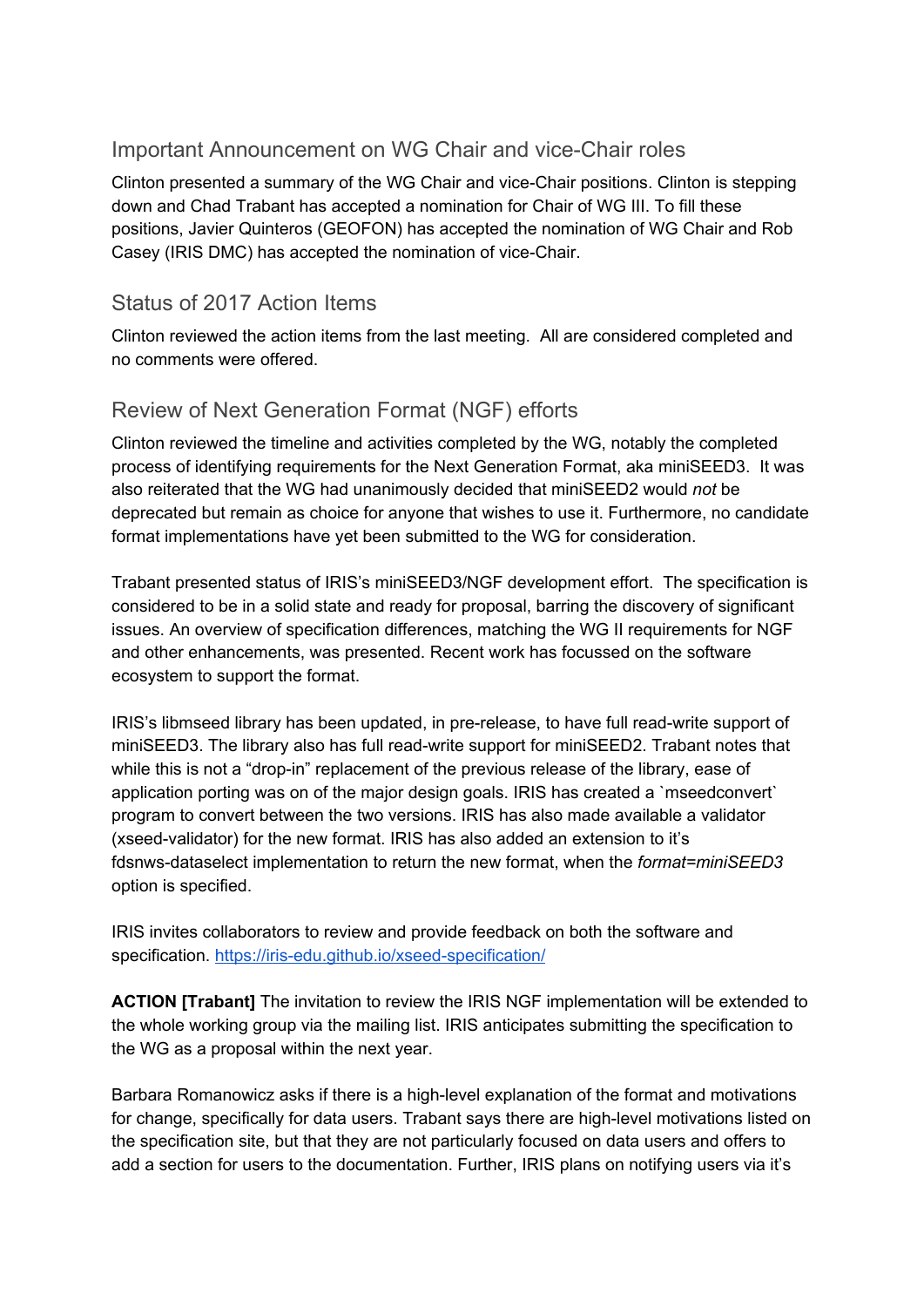DS newsletter and would consider having posters at appropriate meetings such as SAGE/GAGE Workshop, AGU, EGU.

Clinton raises the point that datalogger manufacturers produce miniSEED2 natively and SeedLink is an important protocol and some work may be needed to adapt it. Trabant reports that IRIS plans to prototype the use of it's NGF format candidate in SeedLink and does not anticipate large problems beyond a software update.

Question about IRIS migrating its archive. IRIS will migrate the archive but it will take some years, and early adoption is anticipated to be done for small, special-case data sets. The community needs time, in particular the software ecosystem needs to be updated.

There could be a problem for back-conversion (from NGF to miniSEED2). Some data could not be available then in miniSEED2.

Trabant: There is still no clear approach to that. During a first transition phase one could use NGF paying attention to use with caution the new features (specifically the length of identifiers), so that it can be back-converted.

Trabant mentions that data size is approximately the same if compared to miniSEED2. However, NGF is simpler to code for process, parse, etc.

#### Decision Taking within FDSN WGs

John Clinton presents his proposal for decision taking within WG2 but also for other WGs. 1: proposal, 2: evaluation and adoption.

**ACTION [Clinton]**: Quinteros, Carter, Trabant, Clinton, Danecek will form Core Team to reword the proposal, announce to WG2/3 and propose to Montreal Closing Plenary.

#### **StationXML**

IRIS-ORFEUS working on documentation for existing 1.1 version.

**ACTION [next WG Chair]:** Call for general ideas for further development, with a duration of 3 months. A subgroup will review all comments and do a proposal. Will follow decision taking protocol if accepted.

There are already extensions which could be evaluated. Fork of the official repo could be a solution.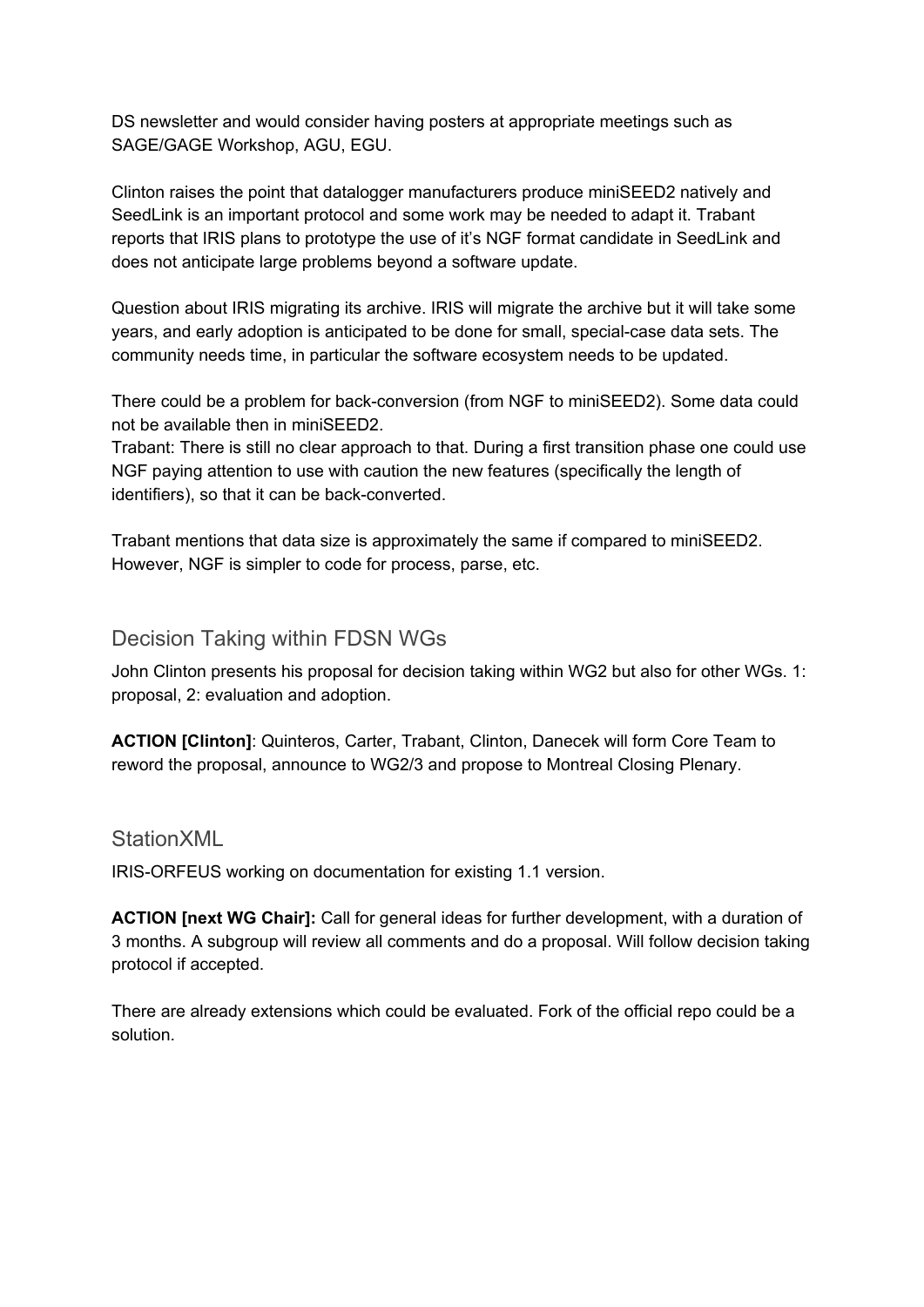#### URN IDs

IRIS provided a proposal for URN IDs on the mailing list in May before the meeting. Trabant reviewed the key issues. URN IDs are needed for NGF. The proposal aims to incorporate existing SEED codes and map both ways if possible.

The proposed FDSN URN ID has the form:

XFDSN:Net\_Sta\_Loc\_Band\_Source\_Position Note the channel code is now split into each of Band, Source (previously Instrument), Position (previously Orientation).

There was a discussion on what conventions would be used for Large-N and DAS. For temporary networks, a network code of <1-4 chars><4-digit start year> will be proposed.

Quinteros asked how the system could be used for possibly disruptive 'sensors' such as cellphone seismic records or felt reports. Trabant reports that for such citizen science there are options for extensions including hash tags and some "extra" information. Indeed the XFDSN schema itself also does not need to be adhered to.

**ACTION [next WG Chair]:** WG Chair will follow decision taking protocol if accepted.

#### QuakeML

Clinton states that ETH intend to send a proposal for QuakeMl2.0 to the mailing list and initiate a discussion on whether the community agrees this major effort should be invested in. Quinteros states GFZ favours to add functionality to the existing quakeMl1.2 (v1.3) instead of invest resources in 2.0.

**ACTION [Clinton]** Clinton will open the discussion on WG, including new functionality planned to be included in v2.0.

#### Event types

Clinton reports that Storchak has agreed to lead an effort that will span both FDSN WG2 and COSOI. This would build on his previous efforts and by including different groups is aimed to extend the conversation to as many affected communities as possible.

**ACTION [Storchak]** Storchak will inform the community about the progress on this discussion and joint effort.